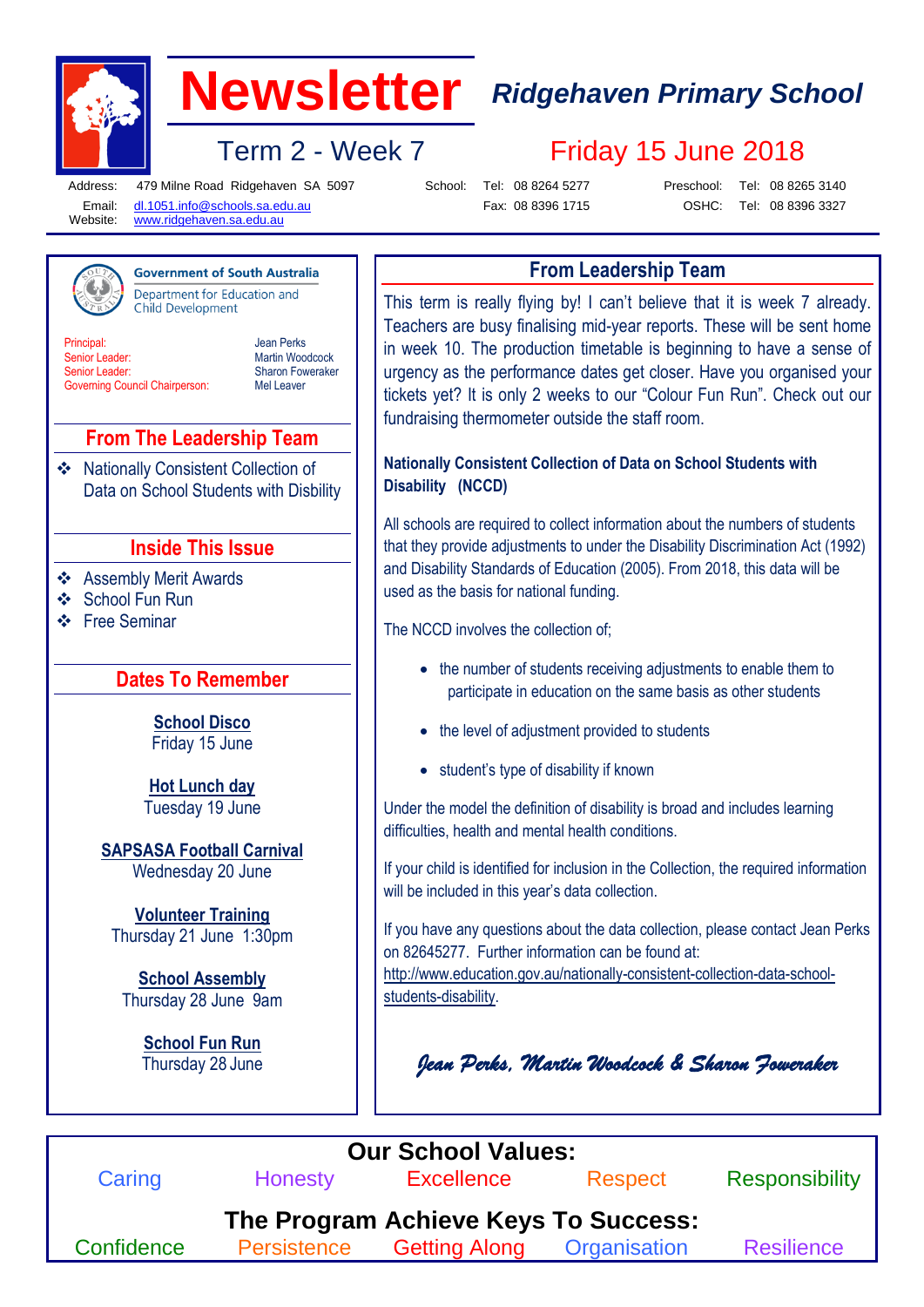| <b>Assembly Merit Awards</b> |                |                                                                                                                                                          |
|------------------------------|----------------|----------------------------------------------------------------------------------------------------------------------------------------------------------|
| Name                         | Room           | Value / Key To Success                                                                                                                                   |
| Lucas                        | $\overline{2}$ | For becoming confident with solving<br>maths tasks, especially in number.<br>Well done Lucas!                                                            |
| <b>Scarlett</b>              | $\overline{2}$ | For improving her literacy skills by<br>practising sightwords and reading at<br>home. Scarlett is also growing in<br>confidence with writing. Great job! |
| Jayda                        | 3              | For being a caring student towards<br>other class members and for always<br>having a very positive attitude to<br>learning.                              |
| <b>Tyler</b>                 | $\overline{3}$ | For working hard during Literacy<br>groups and having a go at more<br>challenging tasks.                                                                 |
| Elexxis                      | 5              | For displaying a caring attitude<br>towards others. You are a kind friend<br>and your big smile makes everyone<br>feel happy.                            |
| Ramiar                       | 5              | For making a big improvement in<br>your attitude - you are demonstrating<br>a Growth Mindset and trying hard to<br>improve your learning. Well done!     |
| Amelia                       | 7              | For always working well and trying to<br>do your best work and for persisting<br>with tasks even when they are a bit<br>challenging.                     |
| Jaxen                        | $\overline{7}$ | For being a responsible class<br>member and for approaching all<br>learning tasks with a positive outlook.<br>Great work in maths. Well done!            |
| James                        | 10             | For being super organised every<br>morning and ready to work. Keep up<br>the good work!                                                                  |
| Grace                        | 10             | For making an extra effort to improve<br>your handwriting and amount of<br>writing you do.                                                               |

| Artin           | 11              | For being a friendly and kind member  |
|-----------------|-----------------|---------------------------------------|
|                 |                 | of Room 11. Your bright smile and     |
|                 |                 | positive attitude towards your        |
|                 |                 | learning is fantastic to see!         |
| <b>Breanna</b>  | $\overline{11}$ | For always showing persistence        |
|                 |                 | when faced with a challenge and       |
|                 |                 | working hard to achieve her goals.    |
|                 |                 | You always amaze me with your kind    |
|                 |                 | and positive nature. Keep it up!      |
| Avryl           | $\overline{12}$ | For going out of her way to be        |
|                 |                 | accepting of everyone. Her kindness   |
|                 |                 | is something others should aspire to. |
| <b>Riley</b>    | $\overline{12}$ | For making a consistent effort to be  |
|                 |                 | organised in the morning and always   |
|                 |                 | having a growth mindset.              |
| <b>Tahlia</b>   | 15              | For pushing herself in her academics  |
|                 |                 | and working really hard to improve    |
|                 |                 | her problem solving ability in math.  |
| Haydn           | 15              | For fantastic engagement with a       |
|                 |                 | math program and building his         |
|                 |                 | fluency skills to a great level.      |
| Callum          | 19              | For making a real effort to take      |
|                 |                 | advice on board. He has really        |
|                 |                 | improved this term in both his work   |
|                 |                 | and behavior. We are now seeing       |
|                 |                 | his ability to get on task and be a   |
|                 |                 | valuable class member                 |
| Sienna          | 19              | For really growing in confidence,     |
|                 |                 | having a go at tasks without fear now |
|                 |                 | and being confident to ask when she   |
|                 |                 | is unsure. I'm really proud of her    |
|                 |                 | efforts.                              |
| Hannah          | PE              | For trying hard when presenting her   |
| <b>Rm 11</b>    |                 | speech to the class.                  |
| Kane            | PE              | For being super enthusiastic when     |
|                 |                 | designing his game in PE.             |
| Shaylah         | Japanese        | For showing respect in the Japanese   |
| Rm <sub>2</sub> |                 | classroom.                            |
| Lucas           | Japanese        | For showing excellence during group   |
| Rm <sub>5</sub> |                 | hiragana games.                       |



## **HOW TO FUNDRAISE**

Create a student profile page **online** at schoolfundraising.com.au **OR** Use the back page of your Fun Run booklet to collect and record **cash sponsors**



Please donate any cans/bottles into the BIG wooden crates or Big bags that are located around the school by 28<sup>th</sup> June.

Our aim is to raise enough money to donate an X-box to the Starlight Foundation to entertain sick kids who need to spend time in hospital.

All cans donated will also contribute to the School's Fun-run Fundraising total.